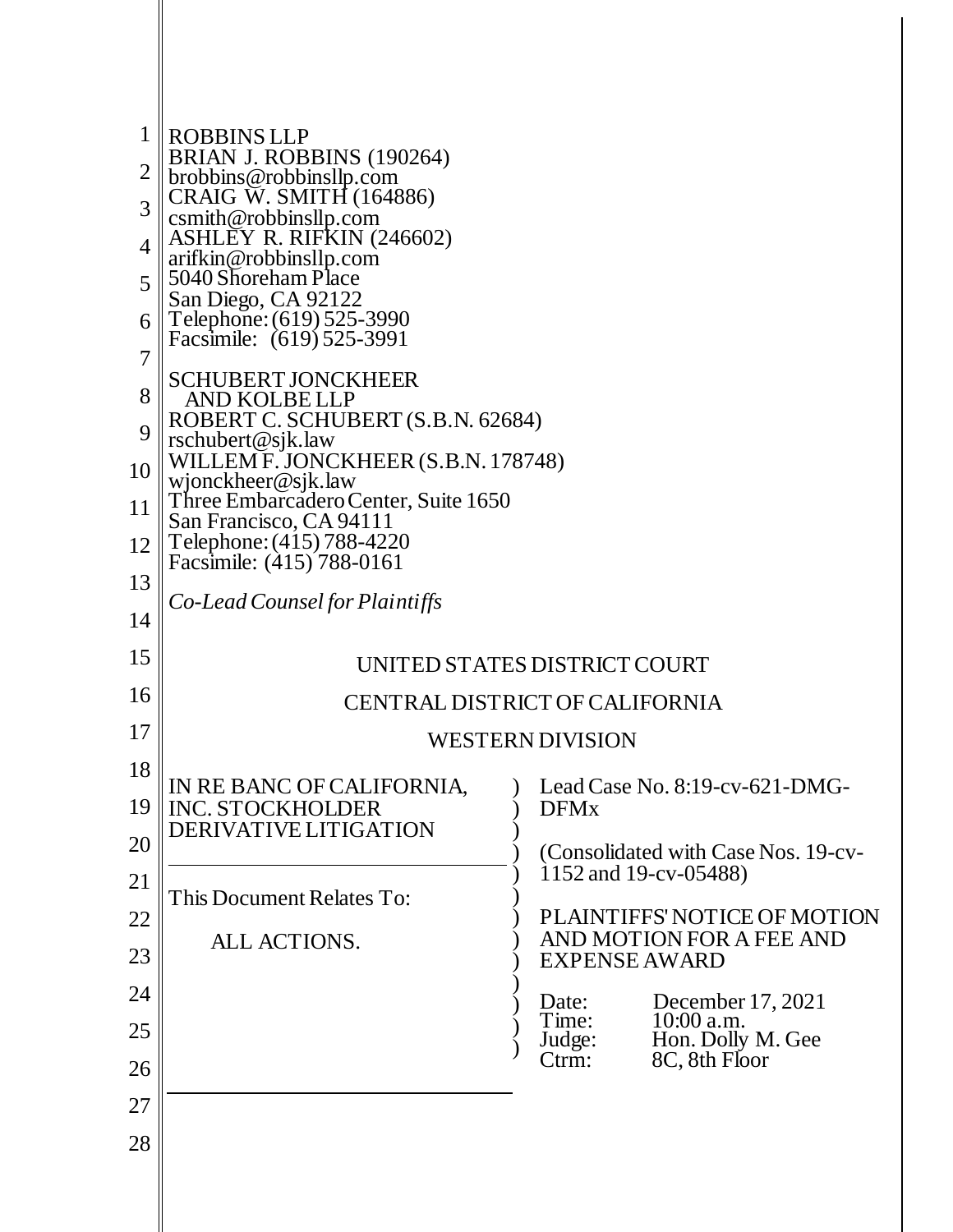## 1 **TO: ALL PARTIES AND THEIR ATTORNEYS OF RECORD**

2 3 4 5 6 7 8 9 10 11 12 13 PLEASE TAKE NOTICE that on December 17, 2021, at10:00 a.m., or as soon thereafter as counsel may be heard, plaintiffs Kristopher Gordon and Colleen Witmer ("Plaintiffs"), individually and derivatively on behalf of nominal defendant Banc of California, Inc., will move before the Honorable Dolly M. Gee, U.S. District Judge, at the U.S. District Court, Central District of California, the United States District Court for the Central District of California, United States Courthouse, 350 West 1st Street, Courtroom 8C, 8th Floor, Los Angeles, California 90012, seeking an order granting Plaintiffs' Counsel's requested Fee and Expense Amount. The Fee and Expense Amount is sought in connection with final approval of the settlement of the above-captioned shareholder derivative action, as set forth in the Amended Corrected Stipulation and Agreement of Settlement dated September 27, 2021 ("Stipulation") (ECF No. 120). 1

14 15 16 17 18 This Motion is based on this Notice and Motion, the accompanying Memorandum of Points and Authorities, the Declarations of Willem F. Jonckheer, Ashley R. Rifkin, and Marshall P. Dees, the Court's record on this matter, and other evidence and argument that may be presented prior to the Court's decision on this Motion.

20 21 22 23 24 25 26 DATED: October 29, 2021 ROBBINS LLP CRAIG W. SMITH ASHLEY R. RIFKIN */s/ Ashley R. Rifkin* ASHLEY R. RIFKIN

19

<sup>27</sup> 28  $\overline{a}$ <sup>1</sup> Unless otherwise noted, all capitalized terms used herein shall have the same meanings as set forth in the Stipulation.